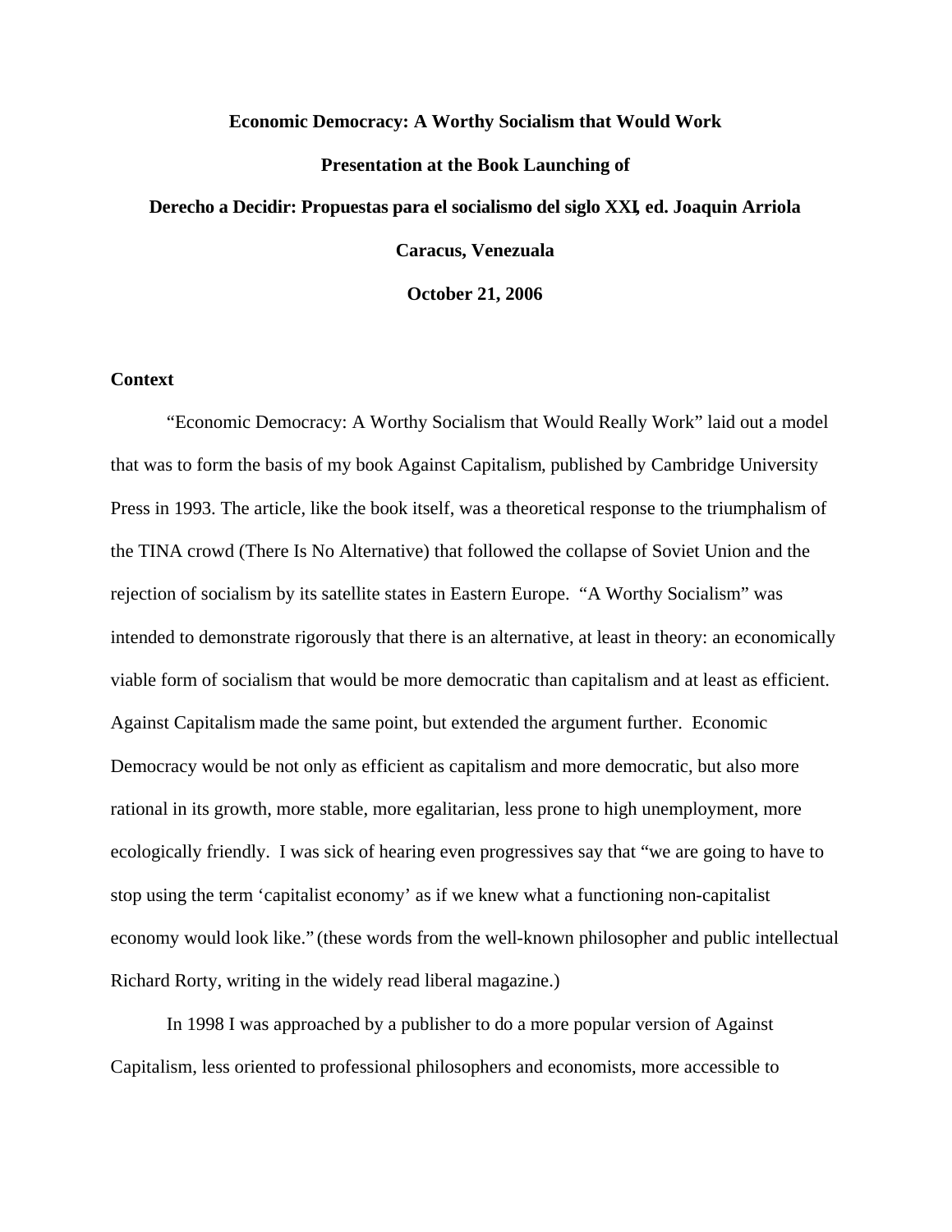students, labor organizers and other sympathetic non-academics. I agreed, and began what I thought would be quick and easy project.

The project was not so "quick and easy." The result, After Capitalism, did not appear until 2002. It was longer in coming than I had anticipated. I had to do more than update statistics and alter the style. For the world had changed significantly since the early 1990s, and, as a result (I came to realize) my own focus had changed. My thinking had become (and remains) more praxis-oriented than it had been earlier. Moreover, this change of focus suggested certain supplements to my original model, which I set out in the Postscript to my article, which is also included in this volume. What I will say to you today draws heavily on that supplement to the original article.

## The World Has Changed

History has not moved along the path foretold a decade and a half ago by so many confident prognosticators. In particular:

- The socialist experiments have not all collapsed, as was so widely expected.
- The neoliberal experiments have failed almost everywhere.
- A new resistance movement has come into being.

In the early 1990s it seemed to most people that socialism was over, at least for the foreseeable future. The socialist experiment in the Soviet Union had failed. The various attempts that had been undertaken in Eastern Europe to modify, humanize, and make more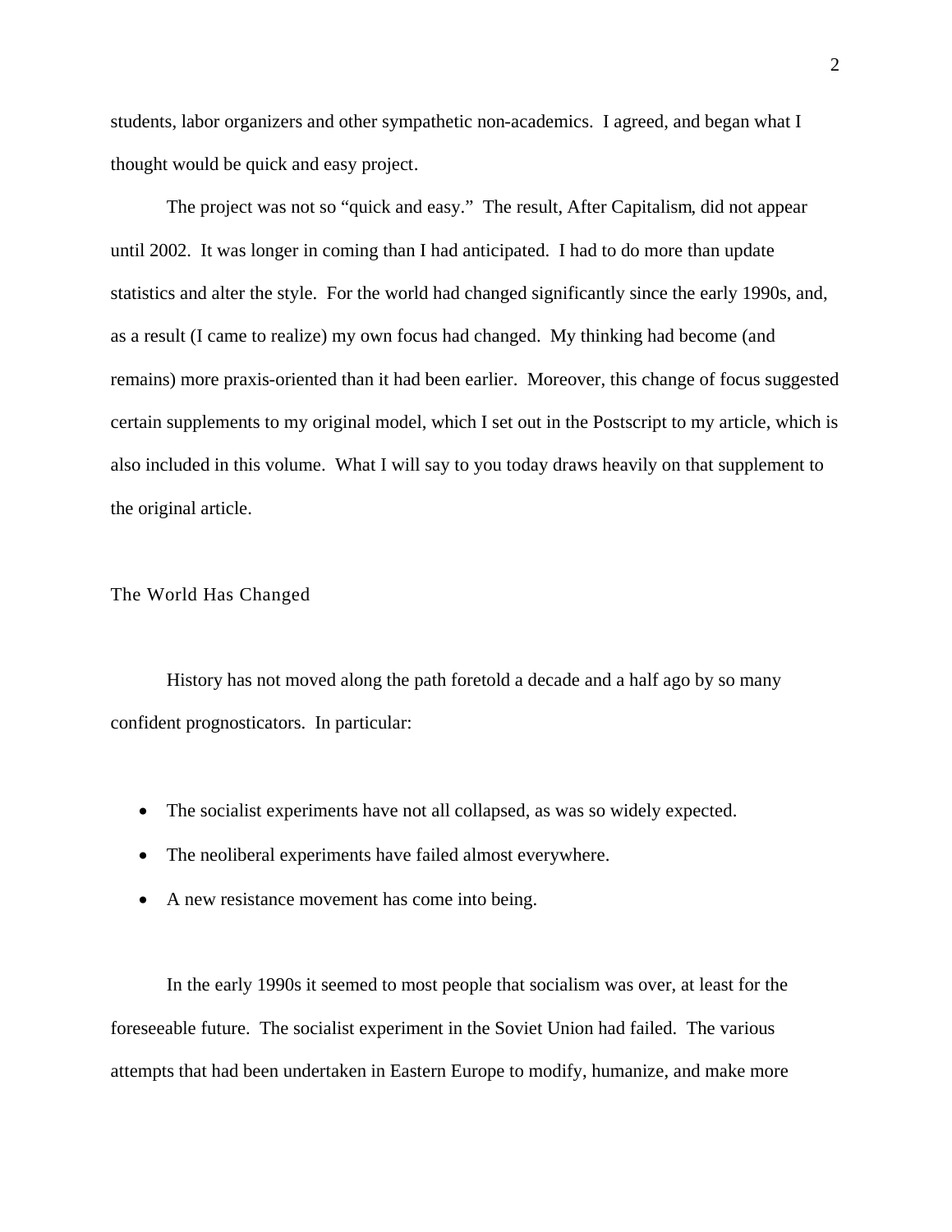efficient the basic Soviet model had been brought to a halt. It seemed only a matter of time, the interval presumed to be short, before Cuba, China, Vietnam and North Korea would abandon their socialist pretenses and join the capitalist club. But they didn't.

Cuba, despite a further tightening of the embargo, went through a very difficult "special period," but has seen its economy rebound significantly. Vietnam and especially China have done more than survive. Vietnam has seen its economy grow rapidly, despite the million or so citizens killed by the Americans and their (our) puppet-regimes and the millions of gallons of poison sprayed on their countryside. China has succeeded over the last quarter century in lifting more people out of poverty than any country has ever done in human history, and, at the same time, has established itself as one of the world's major economic powers.

It should be noted that all three of these countries, which still identify themselves as socialist, have introduced market mechanisms into their economies, which, as we shall see shortly, the theory underlying Economic Democracy recommends. By way of contrast, the North Korean economy remains relentlessly non-market, and continues to deteriorate--as the theory underlying Economic Democracy predicts.

It is not the economies of the countries that continue to profess socialism that have collapsed but the economies that most fervently embraced the new capitalist orthodoxy. More precisely, the greatest economic disasters of recent years have been those on the extremes—on the one hand, North Korea, which refuses all concessions to the market, and on the other hand, those ex-socialist countries that embraced capitalism most avidly. Among the latter, the Soviet Union stands out, having experienced the worst economic decline in time of peace of any country in modern history. Clearly, the euphoria that once informed the neoliberal project has evaporated, as those countries that followed the U.S. Treasury/IMF/World Bank prescriptions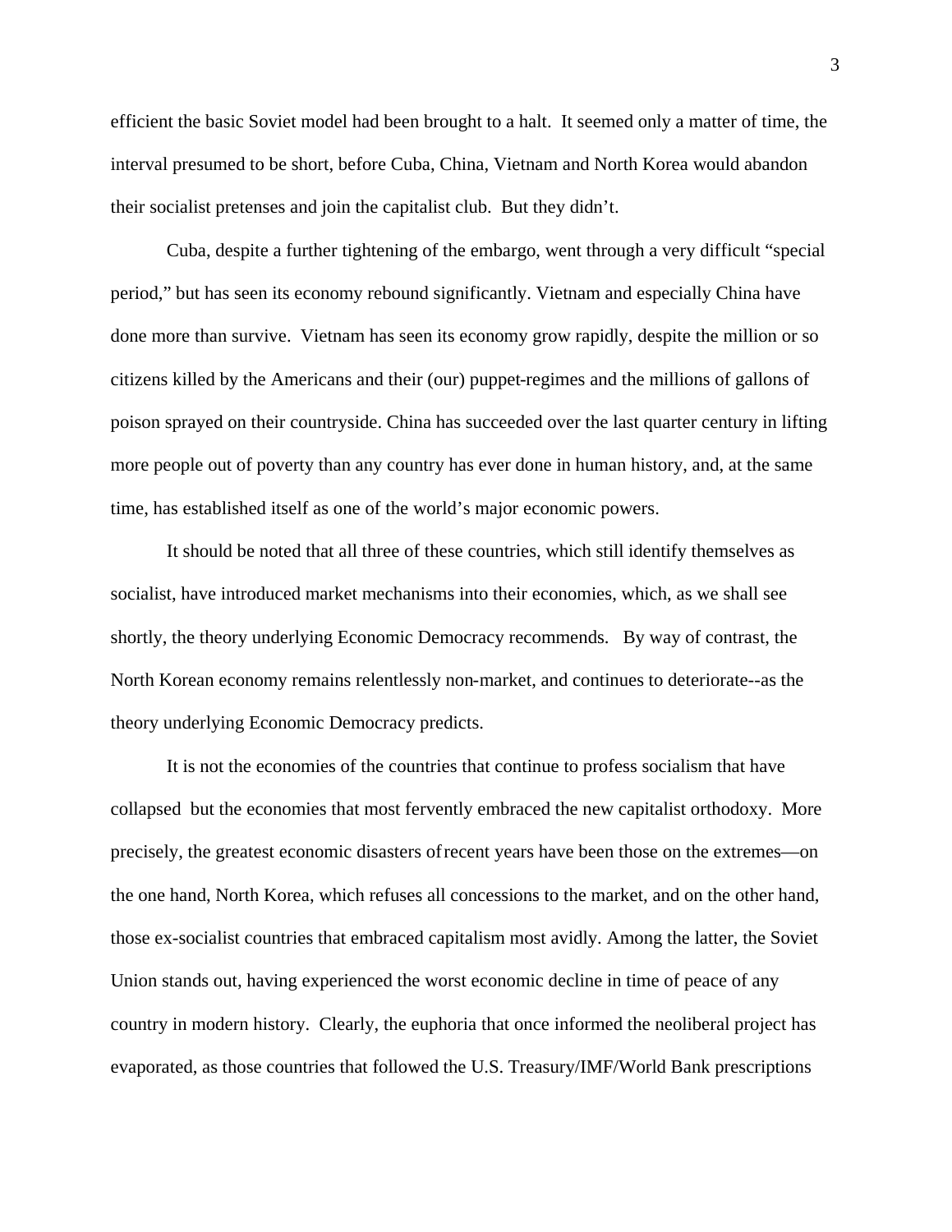have all experienced either sharp decline or, at best, minimal growth: not only the countries that once comprised the Soviet Union, but also Mexico, Haiti, most of Eastern Europe, most of Central and South America, most of Southeast Asia, almost all of sub-Sahara Africa—the list goes on and on.

Not many would have predicted a dozen years ago that nations would still be calling themselves socialist today, nor that neoliberalism would have so quickly discredited itself. Fewer still would have predicted the breadth or composition of the opposition that has emerged. At the time I was writing "A Worthy Socialism," there was no sign of resistance to resurgent global capitalism. Then, in 1994, came the Zapatista uprising in Chiapas, and five years later, in Seattle, "five days that shook the world." A global resistance movement has come into being.

This movement is quite different from the Marxist guerilla movements that had existed almost everywhere in the Third World during the four decades following World War II and from the Communist and Socialist political parties that were prominent in most of Europe during that period. It comprises a strange mix: students, veteran activists, trade unionists, feminists, environmentalists, anarchists, anti-militarists and more—people unified by no common ideology, but somehow committed to a common project—a "counterproject" to that of globalizing capitalism. The coming to power in Latin America recently of governments elected by majorities who are sick of the old formulae has added yet another dimension to this global movement. Needless to say, Venezuela shines bright in this respect.

Theory with a Practical Intent

Because of this counterproject, my work in recent years has become more praxis-oriented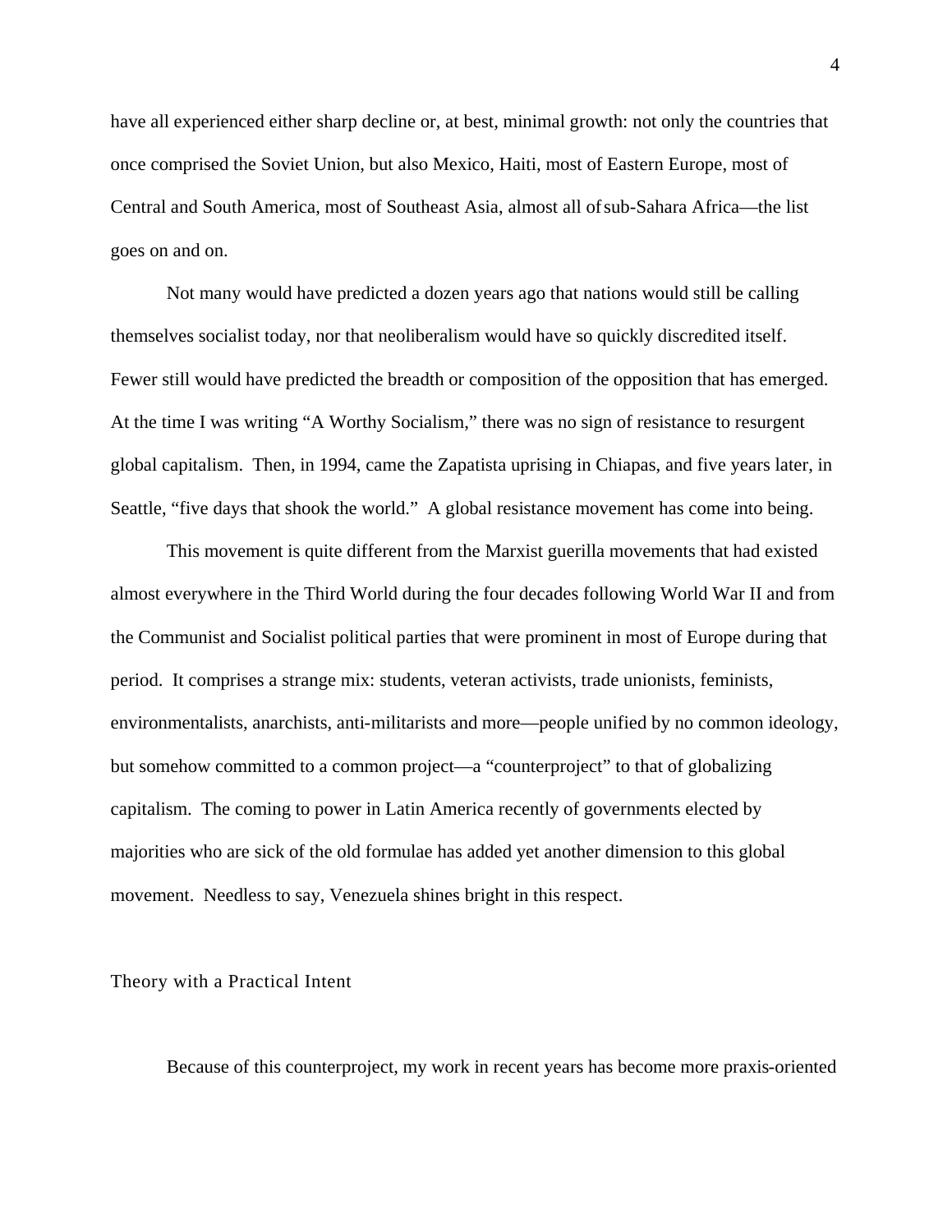than it was before. My orientation has remained theoretical, but the focus is now theory-with-apractical-intent rather than theory-with-a-theoretical-intent. The point is no longer to refute a theoretical objection (that there cannot exist a viable socialism) but to offer a model that can play a role in clarifying praxis.

The movement for global justice is powerful in its critique of the existing order, and it is visionary in its ideals, which go well beyond the rather "economistic" vision of earlier struggles for socialism. While still concerned with alleviating poverty and ending economic insecurity, the new vision also embraces gender and racial equality, the preservation of indigenous cultures, the preservation of our planet from the ravages of global capitalism and more. But this movement lacks a clear conception of an alternative economic structure. There remains a large gap between the articulated vision and a specification of structural reforms that would realize this vision.

Currently there is much discussion within the movement about both globalization and localism. ("Think globally, act locally" is a popular slogan.) Much is being written about reforming international institutions and also about preserving and developing local economies. Curiously, there is far less discussion about changing radically the economic structure of the nation-state. In some circles the project seems pointless, since (it is said) the nation-state is—or should become—obsolete. This view is mistaken. For if we think seriously about alternatives to capitalism—which we must, if we are to get at a central cause of our global malaise--we see that the most important structural reforms apply in the first instance to the internal constitution of nation-state.

Marx was right about this. Although anti-capitalist activists must never lose sight of the international dimensions of the struggle, we must "win the battle for democracy" in our own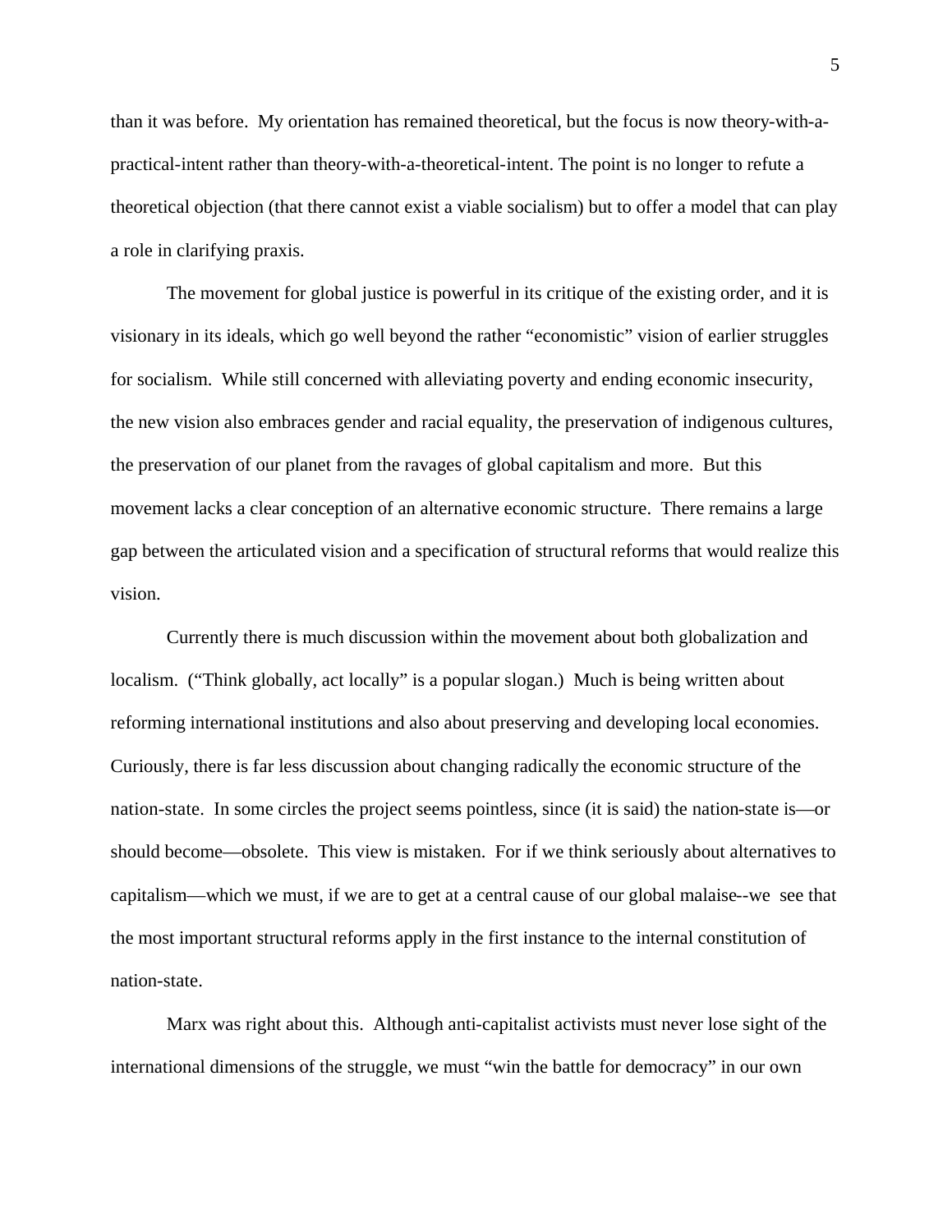countries--not to dissolve national boundaries, but to transform our states into non-rapacious entities that can address the real problems of our own citizens while at the same time giving aid and comfort to those involved in similar struggles all over the planet.

The model set out in "A Worthy Socialism" is a model for a national economy. I now see the point of the model is three-fold. First of all, it can serve as a non-utopian ideal that can be rationally defended, to ordinary people and activists, but also to economists, political scientists, philosophers and other serious scholars. The global justice movement must be able to defend itself against the charge of economic naivety. It is important to undermine the hegemony of conventional wisdom.

Secondly, the model suggests concrete reforms for which the movement can struggle now, reforms that that are rooted in the present but point beyond the present. Just as Marx and Engels, in The Manifesto, advocated concrete reforms that were far from revolutionary, so should we. There are reforms that could be put on the political agenda now that do not challenge the rule of capital directly, yet put in place institutions that could become central to a post-capitalist society. (Marx and Engels noted, as should we, that any reform list would have to be tailored to the specifics of the country in question.)

Thirdly, the model and the arguments that can be marshaled on its behalf help us make sense of the myriad economic "experiments" of the twentieth century. We can see why the early socialist experiments failed. We can see the limits of social democratic reform. We can see why the introduction of capitalist elements into socialist economic structures need not be read as retrogression. We can see how we, as a species, might be learning from our past mistakes, and that there are grounds for optimism regarding our collective future.

Marx's Democratic Critique of Capitalism and Its Implications for Socialism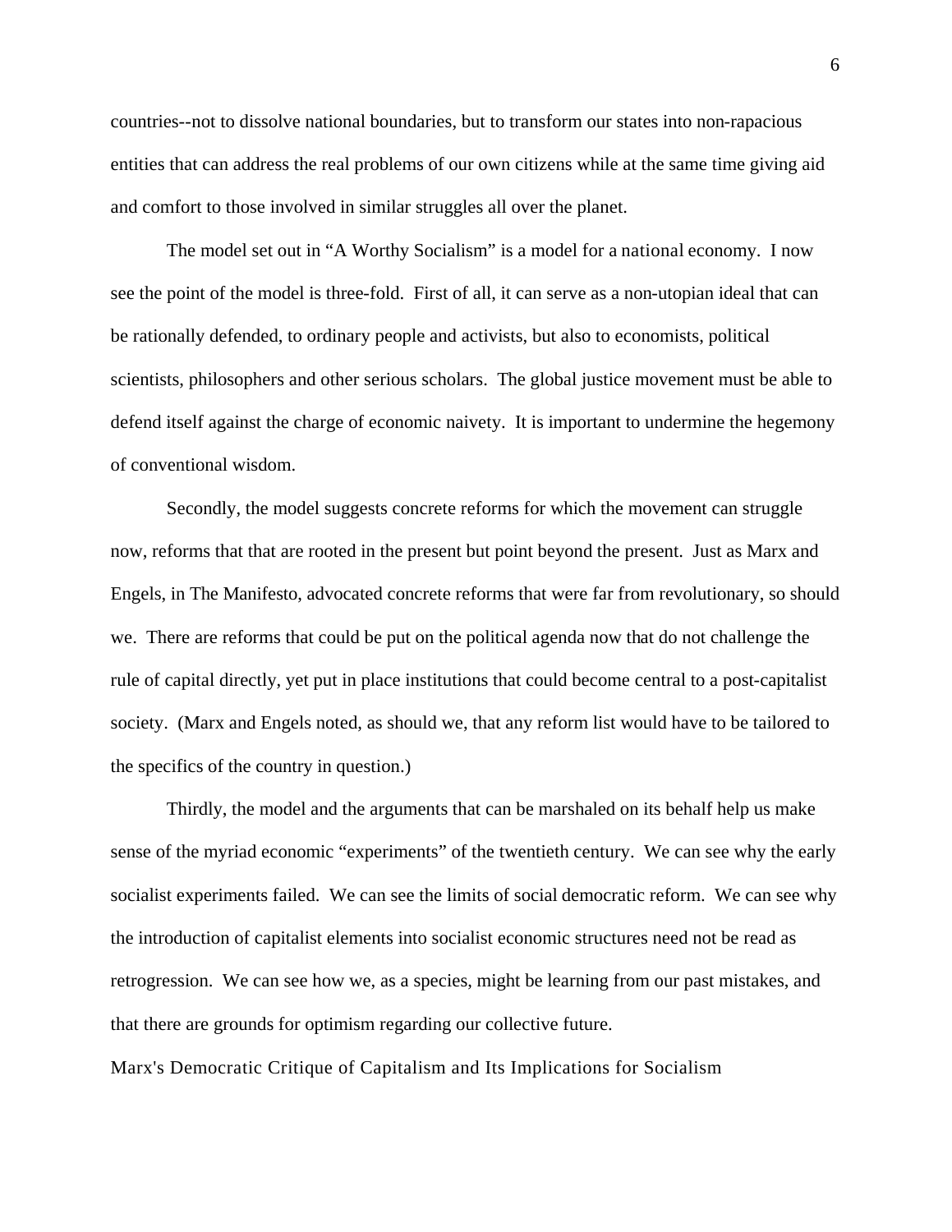The model which I advocate owes much to Marx. Of course, as is well known, Marx's powerful and compelling critique of capitalism provided no explicit model for a viable alternative to capitalism, no "recipes for cookshops of the future," in his disdainful phrase. I don't fault Marx for this omission. He was a "scientific" socialist. Although there were sufficient data available to him to ground his critique of capitalism, there was little upon which to draw regarding alternative economic institutions. No "experiments" had been performed. We no longer have that excuse.

Although Marx offers us no blueprint for a socialist economy, much of his critique of capitalism focuses on the workplace--his early writings, but also Capital, both in its theoretical solution to the "riddle of capital" (How is profit possible when equals always exchange for equals in the market?) and in its detailed description of the actual conditions of work in midnineteenth century Britain.

But what might be the solution to "alienated labor"? The product of labor, the embodiment of a worker's energy and skill, does not belong to her. Nor does she have any control over what is produced, how it is produced, or her conditions of work. All of those decisions reside with he who owns the means of production--the capitalist.

If the product of labor is alien to me, confronts me as an alien power, to whom then does it belong? If my own activity does not belong to me, if it is an alien and forced activity, to whom then does it belong? To a being other than myself. Who is this being? The alien being who owns labor and the product of labor, whom labor serves and whom the product of labor satisfies can only be man himself . . .a man who is other than the worker.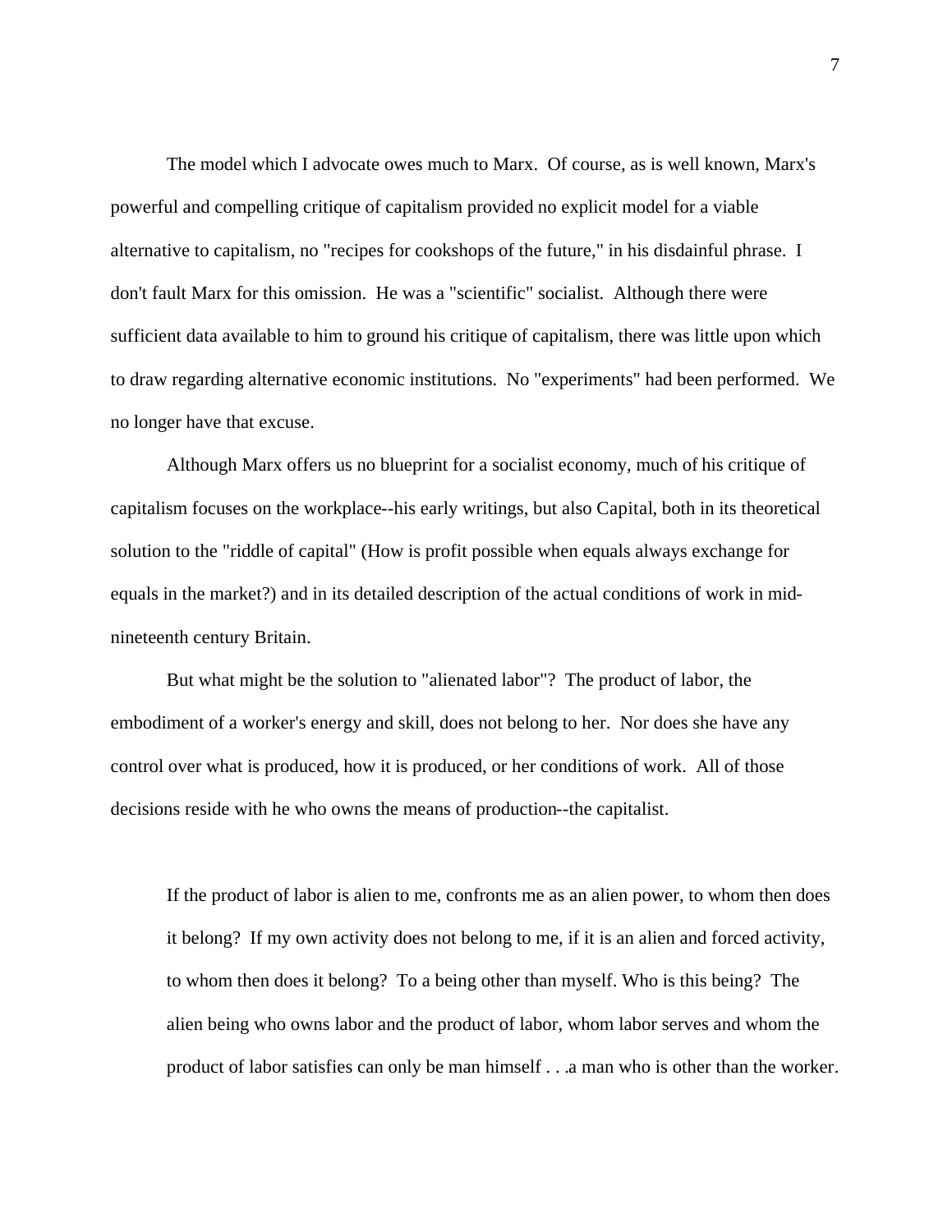So what might be the solution to "alienated labor"? The answer would seem to be obvious--although not stated explicitly by Marx. The workplace should be democratized! Not that democratization solves all the problems of alienation. Democratic decision-making is no panacea. Bad decisions are sometime made. The losers in democratic debate can become embittered, especially if they consistently lose. But still, democratizing the workplace responds directly to Marx's critique. The product now belongs to those who produce it. They have control over the conditions of its production. Scope for collective action emerges that is far wider than that which exists under capitalism.

Another part of Marx's critique has a different emphasis. At the theoretical heart of Capital is Marx's solution to the just-mentioned riddle. Profit is possible, Marx argues, because workers are required to work more than the labor-time necessary for their own reproduction. This surplus labor produces surplus value--the source of capitalist profit.

It might be supposed that the resolution of this "injustice" would be for workers to work only long enough to give back to society the equivalent of what they consume, i.e. the labor-time embodied in the objects they purchase with their wages. But this tempting solution cannot be correct, for an economy that produced no surplus would be a stagnant economy, with no means available for enhancing the quality of life of its citizens. There would be no surplus for research and development, no surplus to be directed to those parts of the economy that may have lagged behind the general level development, no surplus to be used for "free" goods, such as education, health care, state pensions.

Indeed, Marx makes it very clear that a socialist society would still need to generate a social surplus. It is not true, Marx argues, that every worker in a communist society should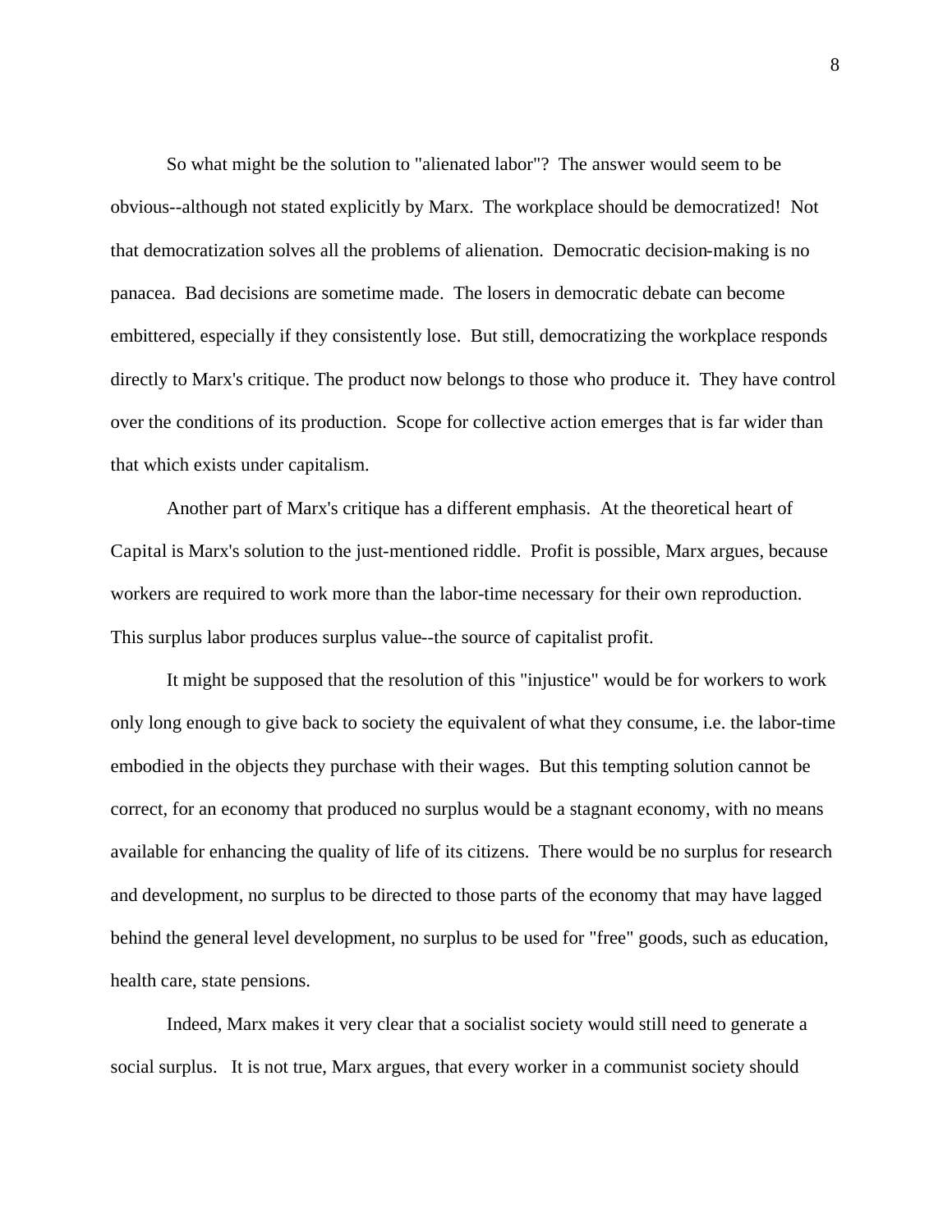receive the full proceeds of his labor. From the "collective proceeds of labor" must be deducted funds for the expansion of production, insurance funds against accidents and natural disturbances, funds to cover the general costs of administration not pertaining directly to production, as well as "that which pertains to the general satisfaction of needs, such as schools, health services, etc." a part which "grows considerably in comparison with present day society, and grows in proportion as the new society develops."

In short, Marx's critique pertains not to the fact that surplus value is produced, but to the fact that the producers, collectively, do not have control over the disposition of that surplus.

Thus we see that Marx's critique of capitalism is in essence a democratic critique. Workers have no democratic control over their conditions of work. Society lacks democratic control over the social surplus, the disposition of which determines the general developmental trajectory of society.

There is something else about Marx's critique of capitalism that should be noticed, something Marx himself seems not have realized. Marx's critique is not really a critique of the market. Generations of Marxists have assumed that it is, but this is wrong.

It is true that Capital begins with "the commodity," and then traces, in rather abstract, Hegelian fashion, the development of the market, from barter (C--C), to money-mediated exchange (C--M--C), to money-initiated exchange: money being advanced for the purpose of making more money (M--C--M). But that brings Marx to his paradox: how can money produce more money, when equals are being exchanged for equals? How can M become M', where M' >  $M<sup>2</sup>$ 

His solution, as we know, is to focus on a very special commodity: labor-power, the capacity a worker has to work, which is all she has to bring to market. But notice: something has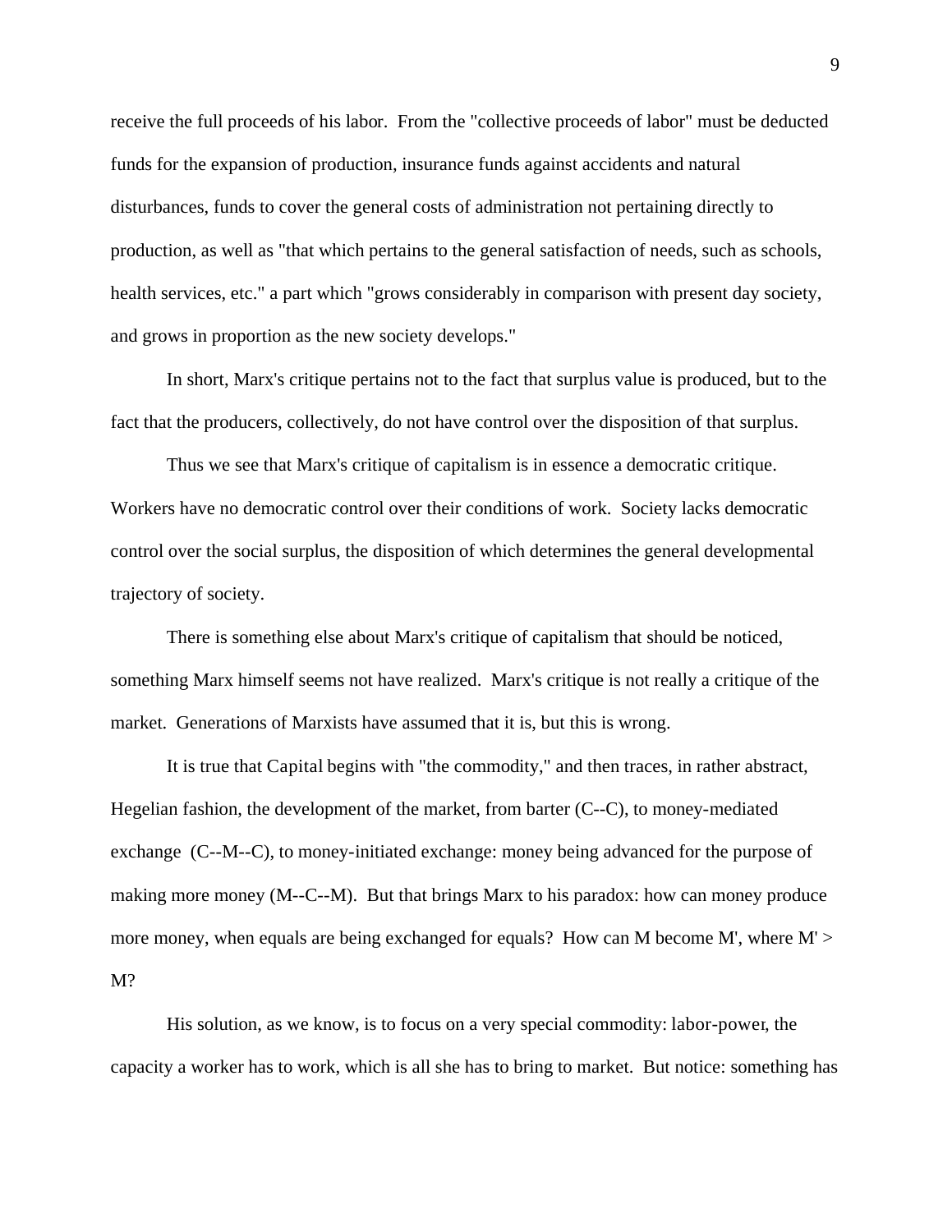changed. We are no longer talking about the standard commodity market (the market for goods and services) but a different sort of market--a labor market. Indeed, if we follow the logic of Capital--we see that in the initial phase of the development of the market, from barter (C-C) to money-mediated exchange (C-M-C), there is no exploitation, at least not in Marx's sense.

Marxian exploitation enters with the commodification of labor. Moreover, as this market develops, it gives rise to yet a third market: a market controlling the disposition of surplus value, i.e. a capital market.

Thus we see that "the market" in a capitalist society is in not unitary. It is a triple market: a market for goods and services, a labor market and a capital market. Marx's critique is in fact not a critique of the market per se, but of the labor and capital markets. Suddenly theoretical space opens up, in the heart of Marx's critique of capitalism, for market socialism.

### Economic Democracy: the Model

From these considerations a theoretical model comes into view, a socialist alternative to capitalism quite different from the Soviet model. I call it "Economic Democracy." It consists of three defining institutions:

- 1. A market for goods and services, which is essentially the same as under capitalism.
- 2. Workplace democracy, which replaces the capitalist institution of wage labor.
- 3. Democratic control of investment, which replaces the capital markets of capitalism.

Let me elaborate briefly on each of these key institutions.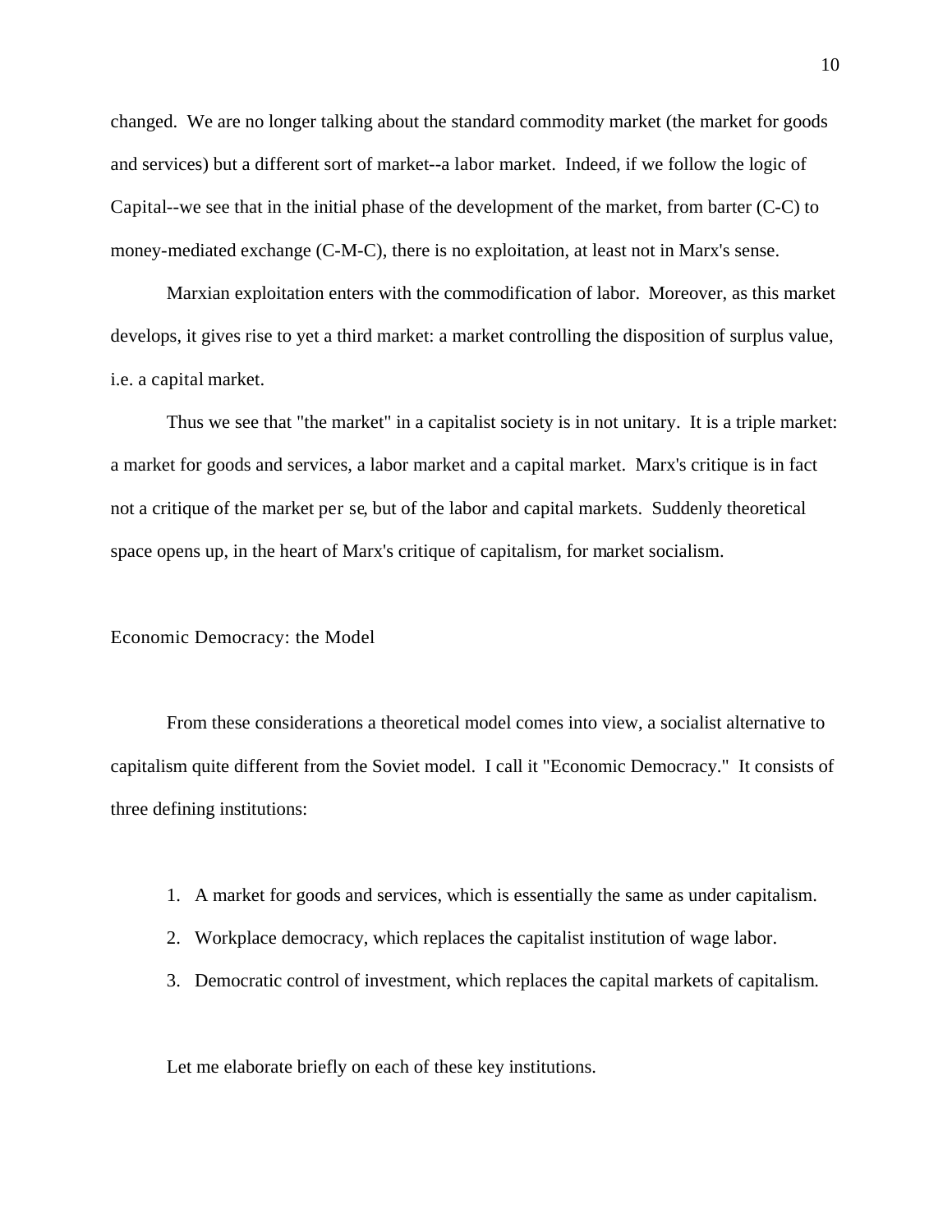- 1. I've long been convinced that markets are a necessary component of a viable socialism. Central planning does not work for a sophisticated economy. The knowledge and information problems are too great. This is the great negative lesson to be drawn from the socialist experiments of the past century. But these markets should be largely confined to goods and services. They should not embrace labor or capital. And they should be regulated. Not all goods and services should be commodified, certainly not health, education--or water. There are valuable lessons to learned from the best examples of European social democracy as to what goods and services can be effectively provided by the state, and how markets might be effectively regulated.
- 2. It is now well established that productive enterprises can be run democratically with little or no loss of efficiency, often with a gain in efficiency, and almost always with considerable gain in employment security. This is the positive lesson of a great many recent experiments in alternative forms of workplace organization. Of course structure and culture are important here. Not all forms of workplace democracy work equally well. Good management is important. Managers need a certain degree of autonomy to manage effectively. But this management should be answerable, ultimately, to its workforce, oneworker, one-vote.
- 3. Some sort of democratic control of investment is essential if an economy is to develop rationally. This is the great negative lesson to be drawn from the failure of neoliberalism. But control of investment is exceedingly difficult if the investment funds themselves are privately generated. The solution to this problem is conceptually simple. Don't rely on private investment. Generate your investment funds publicly--via taxation. In my article and in my subsequent work, I advocate a capital assets tax for this purpose. These funds should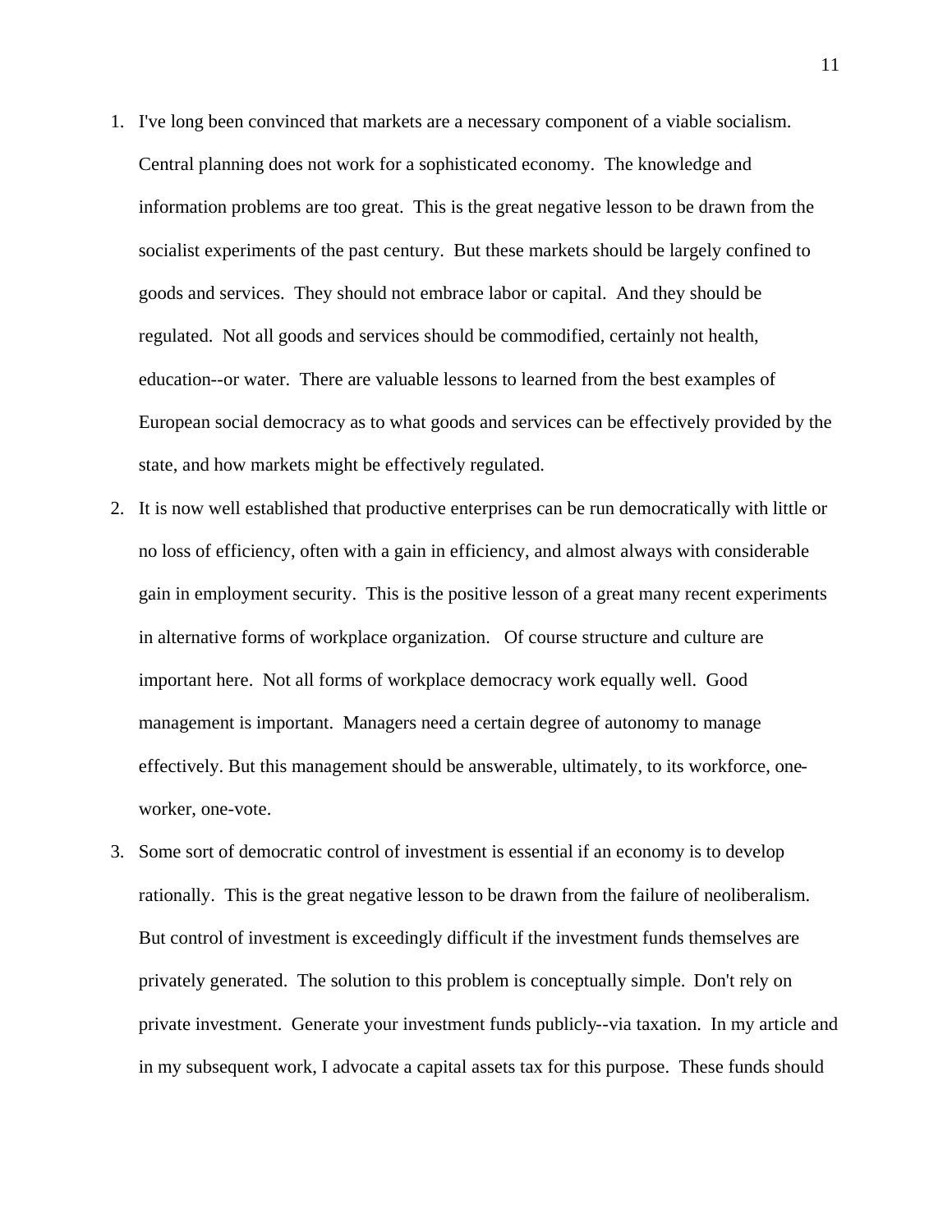be allocated to public banks, which channel them back into the economy, utilizing both economic and social criteria--including, importantly, employment creation.

Regarding these three basic institutions, it is important to keep in mind that the last century was thick with economic experimentation, not only the large-scale experiments with various forms of capitalism and socialism, but also small-scale experiments in individual enterprises. I am convinced that the empirical data now available to us strongly support the claim that an economy structured along the lines suggested by the model presented above would work better than capitalism. We know a lot now about regulating a market economy. (We know that laissez-faire doesn't work.) There is a vast literature now extant on worker-owned or worker-managed enterprises. We know what problems are likely to arise, and how these can be addressed. There have been many attempts at macro-economic planning, often involving the allocation of investment resources. We know that intelligent investment planning is possible.

In my view we can now assert with a high degree of scientific confidence that an economy structured as an Economic Democracy (the theoretical structures suitable modified to take into account certain practical contingencies) will be at least as efficient as capitalism, more rational in its development, and more democratic. It will also be less susceptible to the glaring defects of capitalism: excessive inequality, unemployment, poverty in the midst of plenty, overwork, and environmental degradation.

In the expanded model of Economic Democracy, which builds on the basic model presented in my original article, I've added several supplemental institutions. Let me discuss two that might have special relevance to the situation here.

12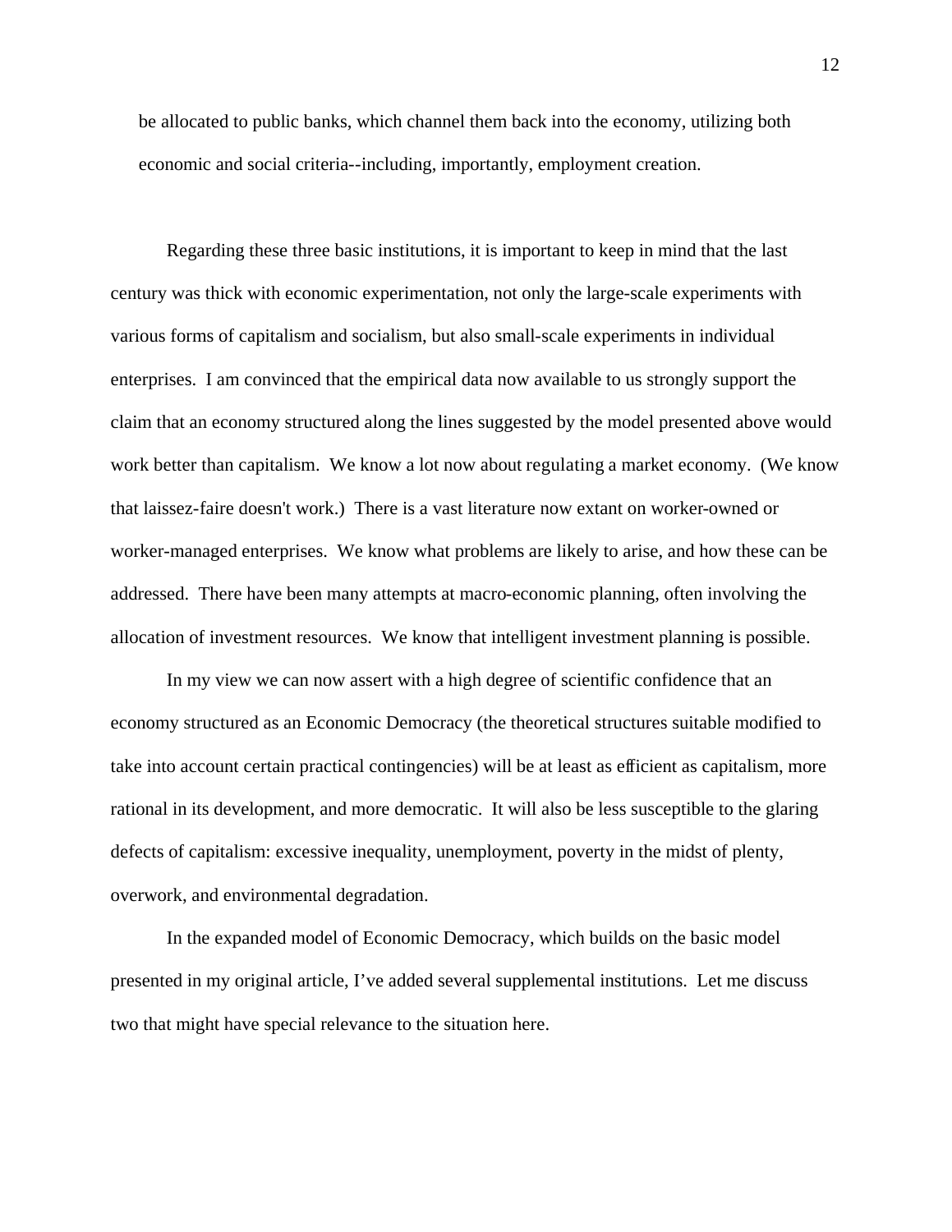The basic model of Economic Democracy as set out in "A Worthy Socialism" features three institutions: workplace democracy, a market for goods and services, and social control of investment. In the article I refer to "Keynesian inefficiency," i.e. unemployment. I point out that unlike capitalism, Economic Democracy does not require unemployment. Under capitalism, unemployment serves as the fundamental disciplinary mechanism at the enterprise level, whereas under Economic Democracy the work incentives are positive, since one's income is tied directly to the economic performance of the enterprise. I assert that public control of investment should make unemployment less of a problem.

I now think that this mechanism is insufficient. Structural unemployment is on the rise almost everywhere in the world. The problem must be confronted directly. It is true that Economic Democracy does not depend on unemployment for its health, but it is equally true that there is no automatic tendency toward full employment in a worker-self-managed economy, no more than under capitalism. Unless there is state intervention, there will be significant unemployment.

This problem can be addressed in part, as I indicate in "A Worthy Socialism," by making job creation a priority on par with profitability in the allocation of investment funds. That is to say, when democratic firms approach banks for investment grants, priority is given to those whose business plans look economically sound and include job creation. While this may make the problem of unemployment less severe than under capitalism (since capitalist investment gives no weight to job creation per se), I am no longer convinced that this solution is sufficient. I now propose a fourth institution: the government as employer-of-last-resort. The government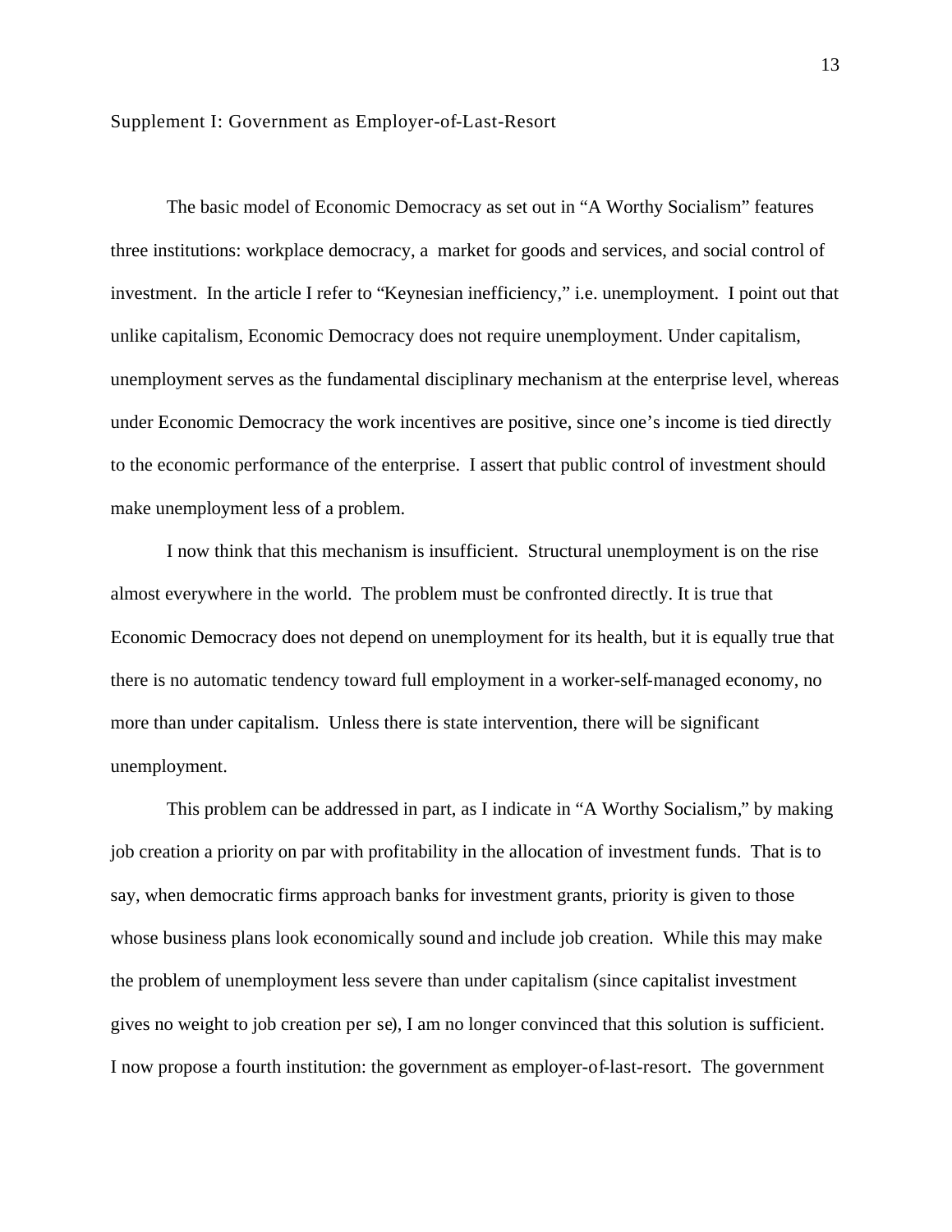should stand ready to give a relatively low-paying job to any able-bodied person who wants to work but cannot find any other satisfactory employment.

This is not, on the face of it, a radical proposal. It has been championed on occasion by social democratic parties—although not, to my knowledge, ever implemented. For good reason. Such a program cannot work under capitalism. Workers become emboldened in a fullemployment economy and make "excessive" demands on their employers, who must either take a cut in profits (not good for investor confidence) or pass on the costs to consumers (not good for them, or, more importantly, for finance capital, which stands in horror of inflation).

It can work under Economic Democracy. It should be part of the basic model. It should also be put on the short-run reform agenda.

Supplement II: An Entrepreneurial-Capitalist Sector

Although Marx's critique of capitalism remains unsurpassed, there is an important economic issue that Marx neglected completely and "Worthy Socialism" treated rather perfunctorily, namely the function of entrepreneurship in society. Marx's analysis of capitalism focuses on the capitalist qua capitalist, i.e. as the provider of capital. This is a passive function, one which can readily be taken over by the state—as is the case in our basic model. There is no need to bribe those with excess funds at their disposal to save rather than consume, so as to make funds available for investment. It makes more sense to generate society's investment fund directly, by taxing the capital assets of enterprises. That portion of the surplus that would have gone to private banks as interest payments or to stockholders as dividends goes directly to a fund earmarked for investment. The capitalist "middle-man" is eliminated. Society no longer has to worry about private investors "losing confidence" in the economy, refusing to invest or sending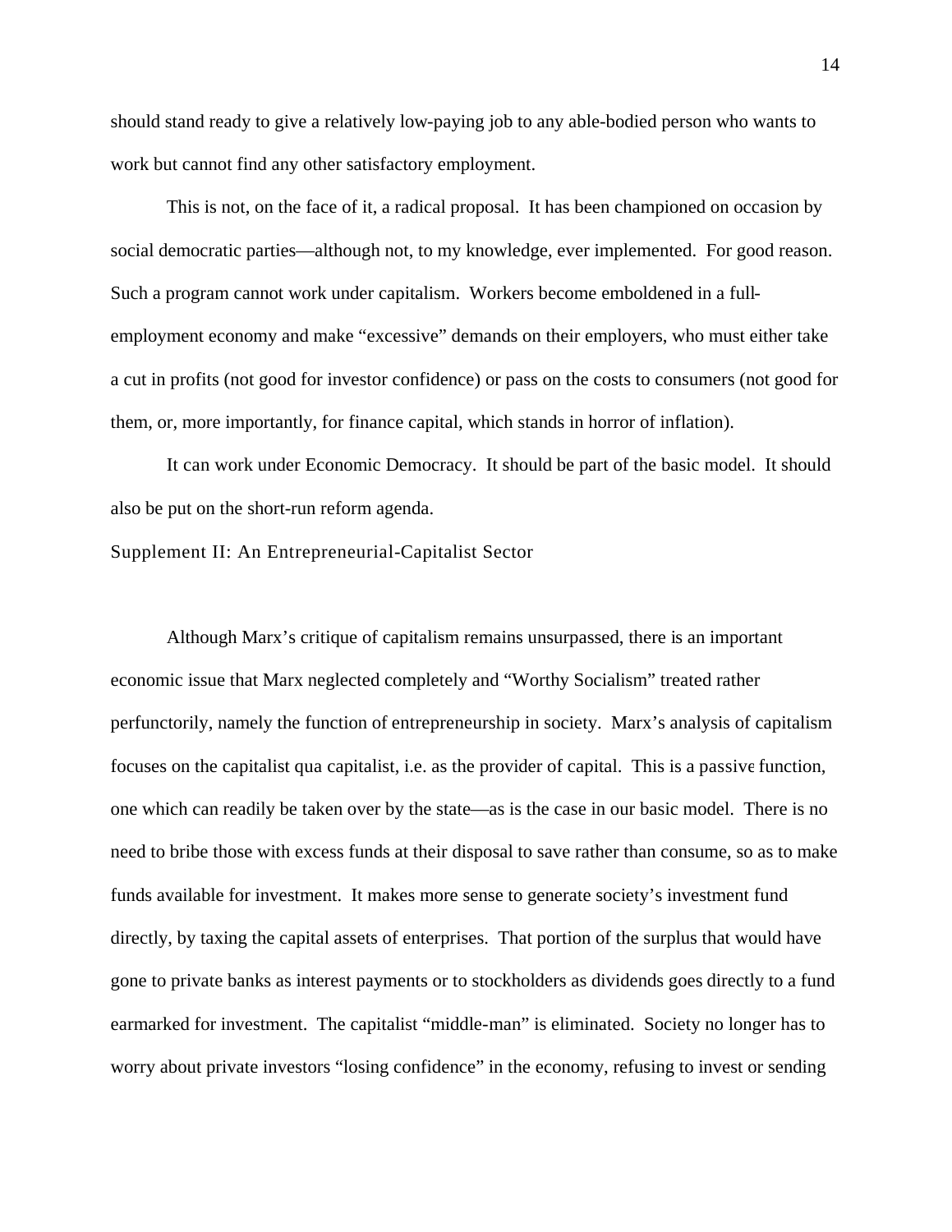their savings abroad in search of more lucrative opportunities, thus plunging the economy into recession. Society gains a degree of economic stability impossible under capitalism.

### Petty Capitalists

Well and good, but there is another role played by some capitalists—a creative, entrepreneurial role. This role is assumed by a large number of individuals in a capitalist society, mostly by "petty capitalists" who set up their own small businesses, but by some "grand capitalists" as well, individuals who turn innovative ideas into major industries and reap a fortune in the process. Clearly, any society that aspires to be technologically innovative and dynamic must provide incentives for this kind of initiative. It is quite clear from the experience of Soviet socialism that such incentives were sorely lacking in that model.

From the beginning I have argued that Economic Democracy should allow for a "petty capitalist" sector. Although workplace democracy should be the norm throughout society, it is unreasonable to demand that all businesses conform to this norm. The petty capitalist, after all, works hard. He is anything but a parasite. It takes energy, initiative and intelligence to run a small business. These small businesses provide jobs for large numbers of people, and goods and services to even more. True, they are often exploitative of their workers (and themselves), but this problem would be greatly reduced if these businesses had to compete for workers with democratic firms, and if, in addition, the government stood by as an employer-of-last-resort.

Moreover, it is clear from experience that as difficult as it is to set up a small private business (witness the high failure rates), it is even more difficult to start up a new cooperative enterprise. In both cases initiative and business skills are necessary. But a "cooperative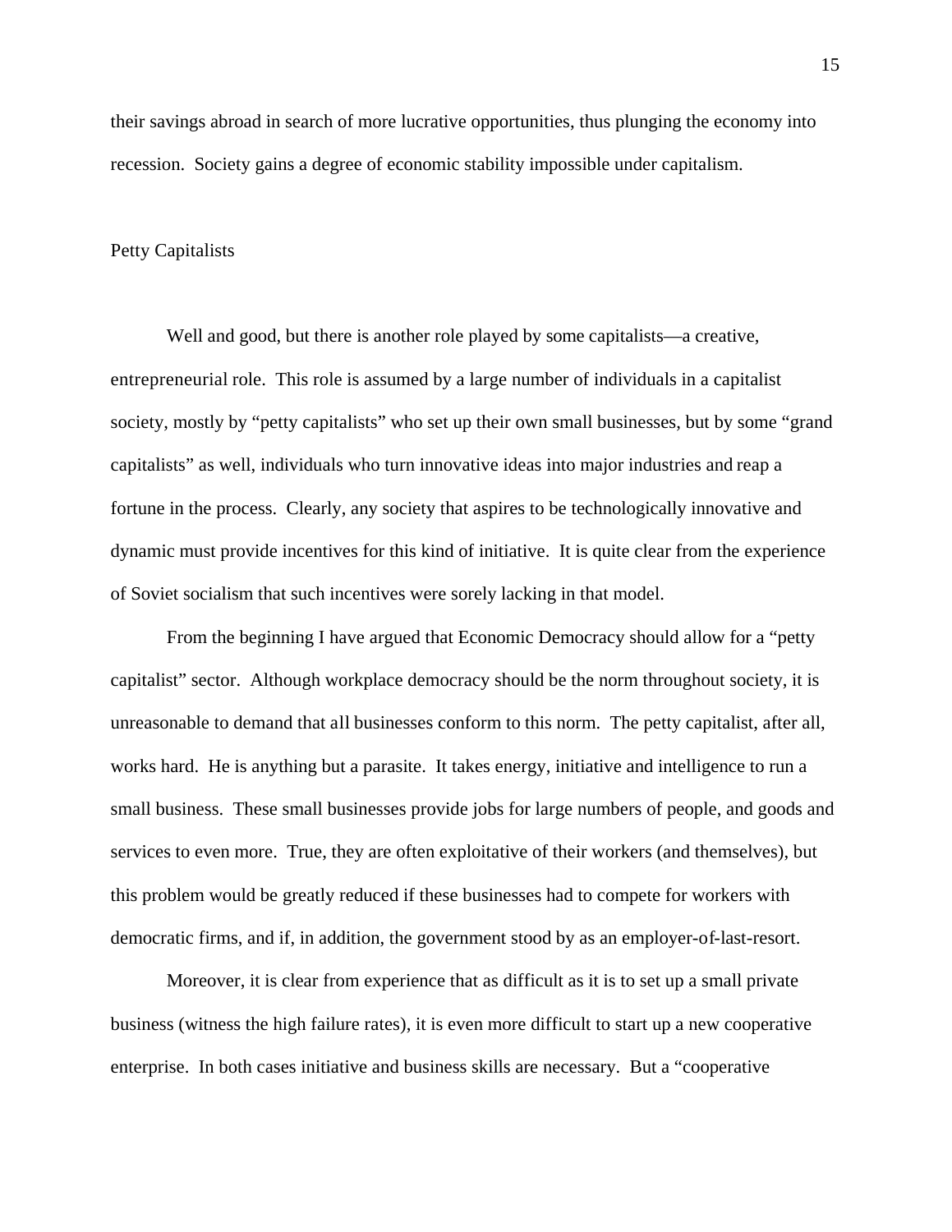entrepreneur" needs additional skills of a more interpersonal nature, since she cannot hire and fire at will. Indeed, she must subordinate her own will to the will of the collective. Perhaps someday these skills will be so widespread that society need not rely on the initiative of petty capitalists to keep its small business sector vibrant, but that time has not yet come.

## Grand Capitalists

Petty capitalists may provide important services to society, but they do not provide much in the way to technological or organizational innovation. Here we must confront a more difficult question. Should Economic Democracy also allow for "grand capitalists," individuals who run large, dynamic companies? Initially I didn't think so. I was inclined to think that the entrepreneurial function of the large capitalists could be readily enough socialized. After all, most basic research in advanced capitalist societies is funded by the government. Most innovations come from government or university laboratories, and even those generated in the "private sector" tend to come from scientists and engineers who are employees of these private companies, not from the owners. Moreover, the Mondragon cooperatives' impressive record of keeping abreast technical innovations and even contributing their own demonstrates that it is possible to socialize the entrepreneurial function. (I treat this example in some detail in the article—a remarkable "cooperative corporation that hss been existence now for fifty years and is currently the largest corporation in the Basque region of Spain. I'll say more about Mondragon later.) I am no longer persuaded by this line of thought. For several reasons. First and foremost, I am no longer convinced that an entrepreneurial capitalist class need pose a serious threat to a society in which democratic workplaces are predominant. If the arguments set out in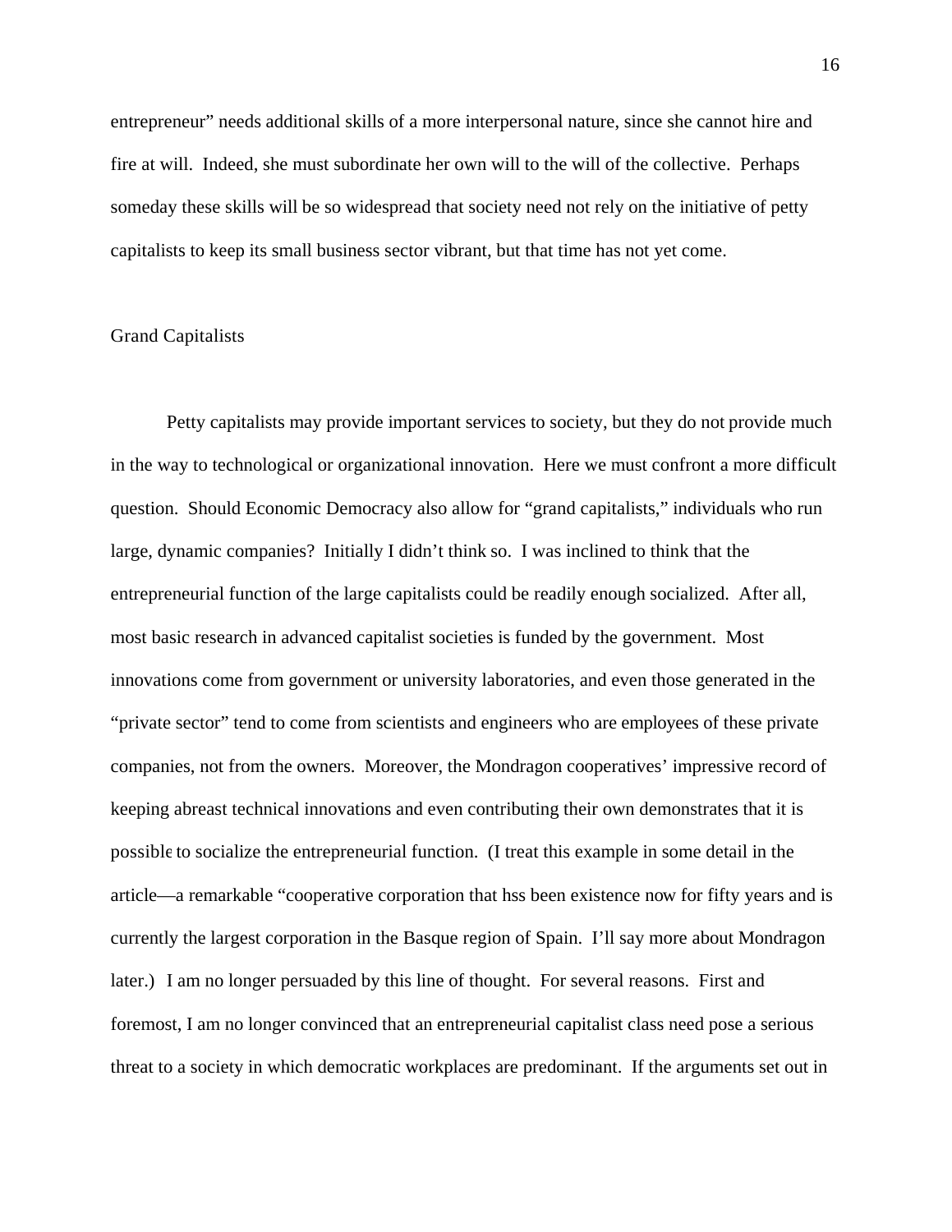my article are correct, then democratic firms, when they have equal access to investment capital, need not fear competition from capitalist firms. On the contrary, since capitalist firms must compete with democratic firms for workers, they will be under considerable pressure to at least partially democratize their own operations, by instituting, for example, profit sharing and more participatory work relations.

Moreover, there are rather simple legal mechanisms that can be put in place to keep this class in check. The basic problem with capitalists under capitalism is not their active, entrepreneurial role (which relatively few capitalists actually play), but their passive role as suppliers of capital. Economic Democracy offers a transparent, rational substitute for this latter role—the capital assets tax. So the trick is to develop a mechanism that would prevent the active, entrepreneurial capitalist from become a passive, parasitic one. But such a mechanism is easy enough to envisage: a simple, two-part law stipulating that a) an enterprise developed by an entrepreneurial capitalist can be sold at any time, but only to the state, for a sum equal to the value of the assets upon which the capital-assets tax is paid, and b) the enterprise must be sold when the owner retires or dies. (No bequeathing it to heirs.) When the state purchases an enterprise, it turns it over to the enterprise's workers, to be run democratically. (In the case of a "joint venture" among several entrepreneurial capitalists, the government acquires the shares of the retiring members until it becomes majority owner, at which time the remaining owners are bought out and the firm democratized.)

That is to say, an entrepreneur can develop a business, make as much money from the enterprise as he is able, cash out at any time for any reason, but when he wants to cash out, he must sell the business to the state. The capitalist-entrepreneur doe not retain any residual claim on the enterprise, no stock that will generate a permanent income flow, no control over the new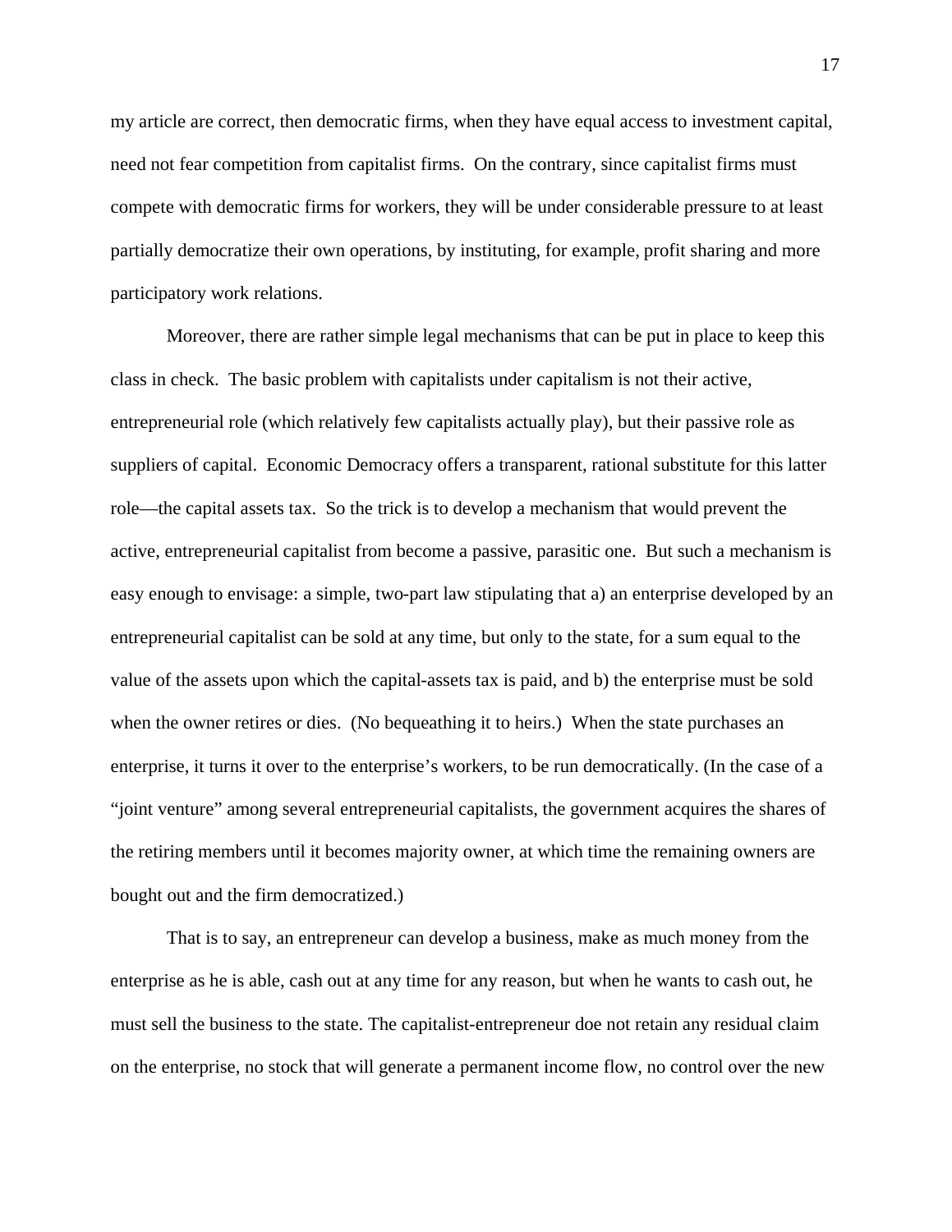management. Our capitalist-entrepreneur can spend the proceeds of his sale on luxury goods. He can give away as much as he wants. He can start a new business. What he cannot do is purchase stocks or bonds or other speculative financial instruments, at least not in our society for no such instruments exist in our economy. Our investment capital is generated by the capital assets tax, not from private savings. Such an arrangement provides amply incentives to entrepreneurial capitalists to engage their talents productively, while a) blocking their transition to passive capitalists (capitalists qua capitalists) and, at the same time, b) generating new workerrun enterprises. Using entrepreneurial capitalists to perform the latter function is quite reasonable, given the fact (noted above) that it is easier to democratize an existing enterprise than to create a democratic firm from scratch. Their being well-rewarded for this socially useful function need not pose a threat to an appropriately-structured socialist economy.

### An Update on Economic Experiments

"A Worthy Socialism" makes reference to a number of then-current economic experiments. It is worth revisiting two of these, if only briefly.

Yugoslavia, which has served as an inspiration for much early theorizing about workerself-management, is no more. The country was coming apart as I wrote the article. The wreckage is now complete. A great and hopeful experiment has come to an end.

I noted at the time that "the problem in Yugoslavia does not appear to be an excess of workplace democracy." That statement still stands. I know of no study of the Yugoslav disaster that claims worker-self-management to be a crucial factor. The theoretical perspective underlying Economic Democracy suggests that major fault lay with another feature of the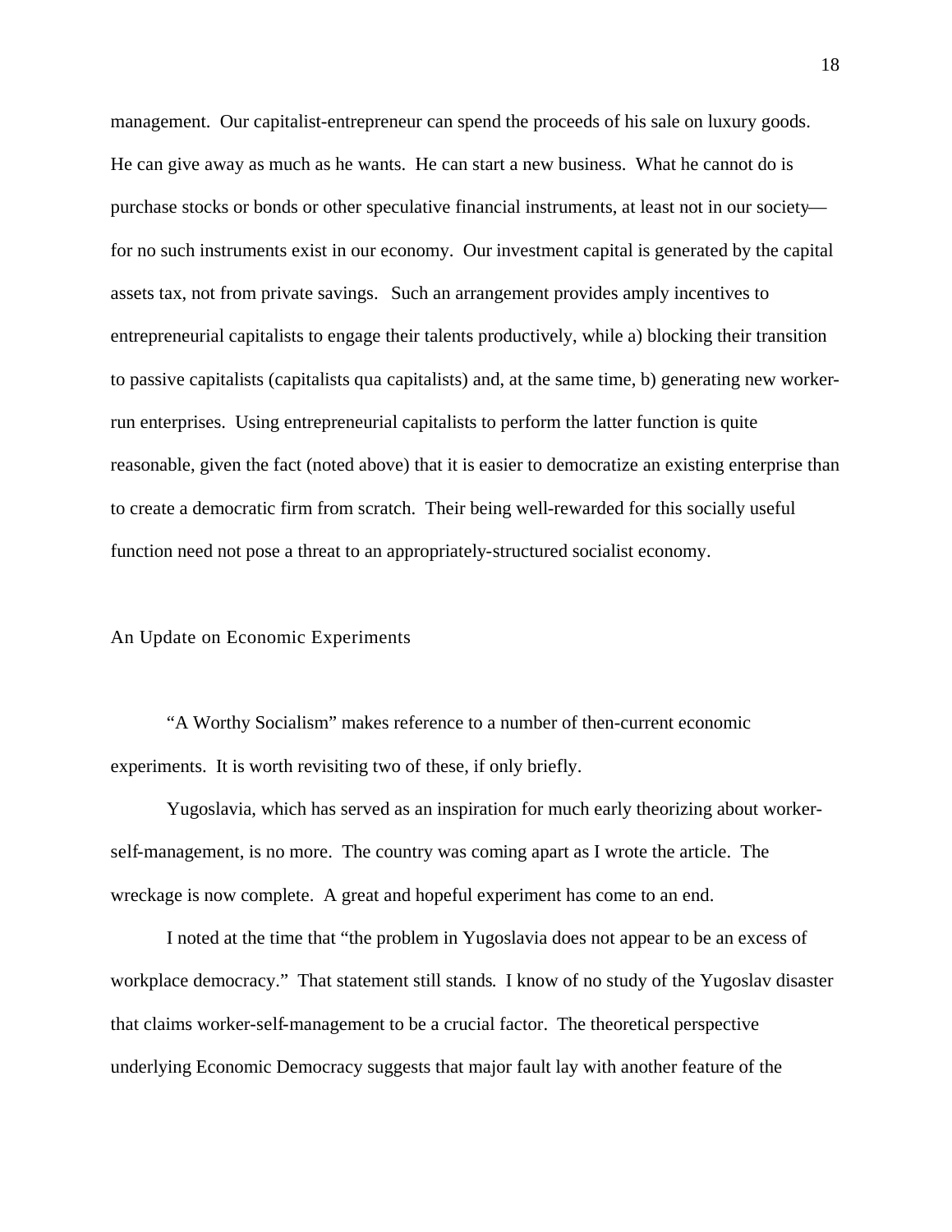Yugoslav model--its allocation of investments. It is quite clear that Yugoslavia did not exercise the control over investment correctly.

First of all, Yugoslavia, like many other low- and middle-income countries, succumbed to the temptation to borrow large amounts of the low-interest "petro-dollars" that had accumulated in the late 1970s as a result of the OPEC price increases, so as to avoid confronting difficult domestic choices. It thus found itself, like so many other countries, in a financial crisis when the low interest rates turned sharply upward in the early 1980s.

This policy mistake was greatly compounded by the central government's allowing republics excessive autonomy in generating and allocating investment. Predictably, the gap between the more developed and less developed regions widened, setting the stage for the regional and ethnic tensions that soon exploded.

In contrast to the sad story of Yugoslavia, there is Mondragon, which I labelled in my article, "an unequivocal success." Fourteen years later, I would say the same. The Mondragón Corporación Cooperativa (MCC) is now Spain's seventh largest corporation, with of sales in excess of 10,000 million euros. It employs some 70,000 people (far more now than the 20,000 reported in my article), half of them in the Basque Country, 39% in other parts of Spain, 12% abroad. (Job creation remains a fundamental goal of the organization.) It now has a university with some 4000 students, a network of professional and vocational training centers, and ten research centers. Among its many citations for excellent is its listing by Fortune Magazine in 2003 as one of the ten best companies in Europe to work for.

MCC has been criticized for not implementing its cooperative model fully. Only half of the 218 companies and bodies that now comprise MCC are cooperatives; those outside the Basque region tend not to be. MCC argues that it has been difficult to set up the external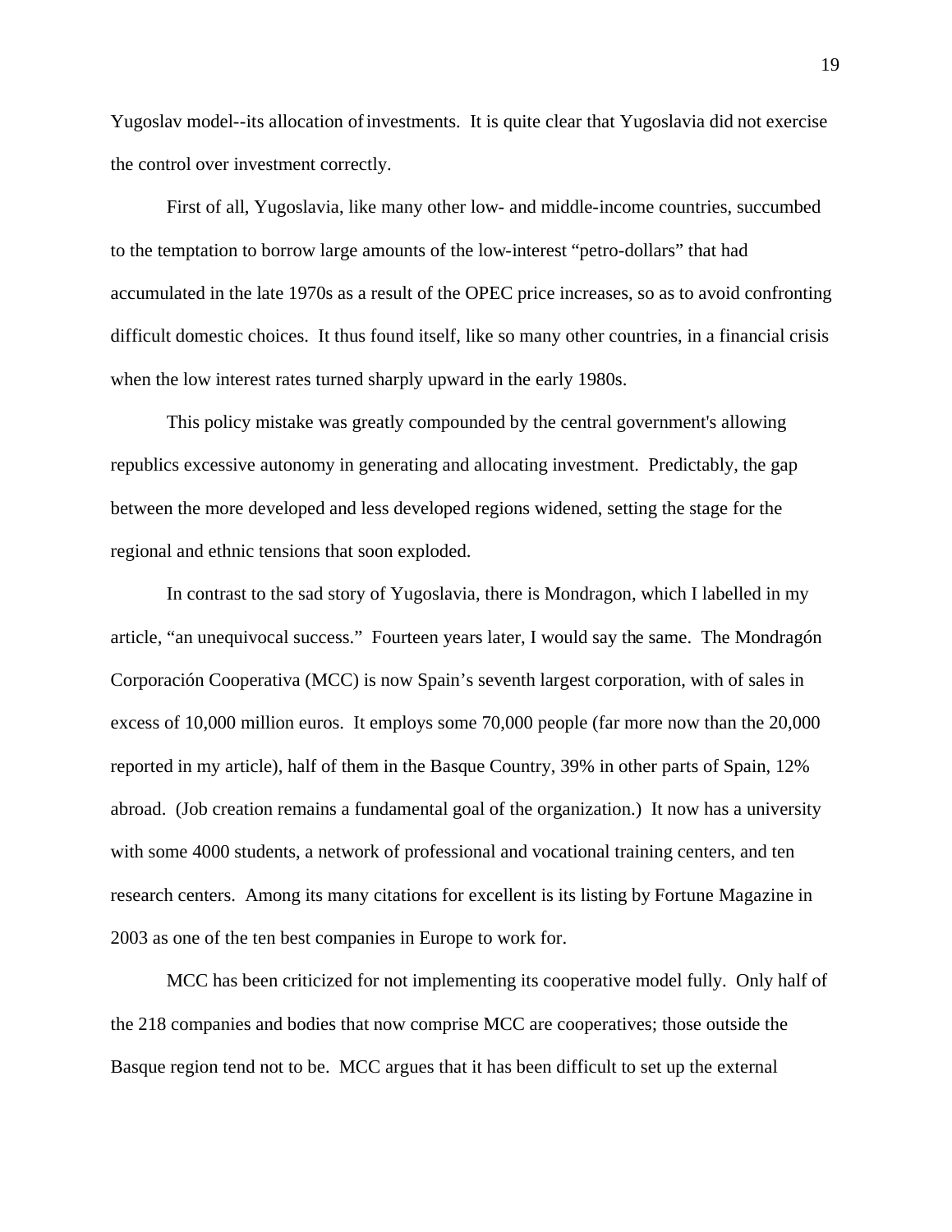enterprises as cooperatives, partly because many of these are joint ventures, partly because of the cooperative laws in other areas, but mainly because successful cooperatives require members who understand and are committed to cooperative culture, something which is impossible to obtain over a short period of time. They point out, however, that in accordance with a General Assembly resolution passed in May 2003, efforts have been undertaken to enable non-member employees to participate in the ownership and management of their companies.

Despite the fact that MCC is an island in a capitalist sea—and is thus shaped in part by the battering of those capitalist waves, it remains empirical evidence of the first order that large, technically-sophisticated, economically-efficient democratic enterprises are possible.

# Concluding Summary

The basic model set out in my article has not been discredited by subsequent events. I remain convinced that Economic Democracy is indeed "a worthy socialism that would really work." It represents a viable alternative to capitalism that can orient our understanding of realworld economic experiments of past and present, and suggest concrete reform possibilities worth fighting for now.

Economic Democracy is not a world where the lions lie down with the lambs, where all is peace and harmony, where all problems disappear. But it represents a qualitative advance beyond what we have now, beyond capitalism. It would be a healthier, happier place for almost everyone. Despite such setbacks as Yugoslavia and Weirton Steel, there is no reason to think that such a society, indeed, such a world, is impossible. It is more than merely possible. Working together, we can bring this new world into being.